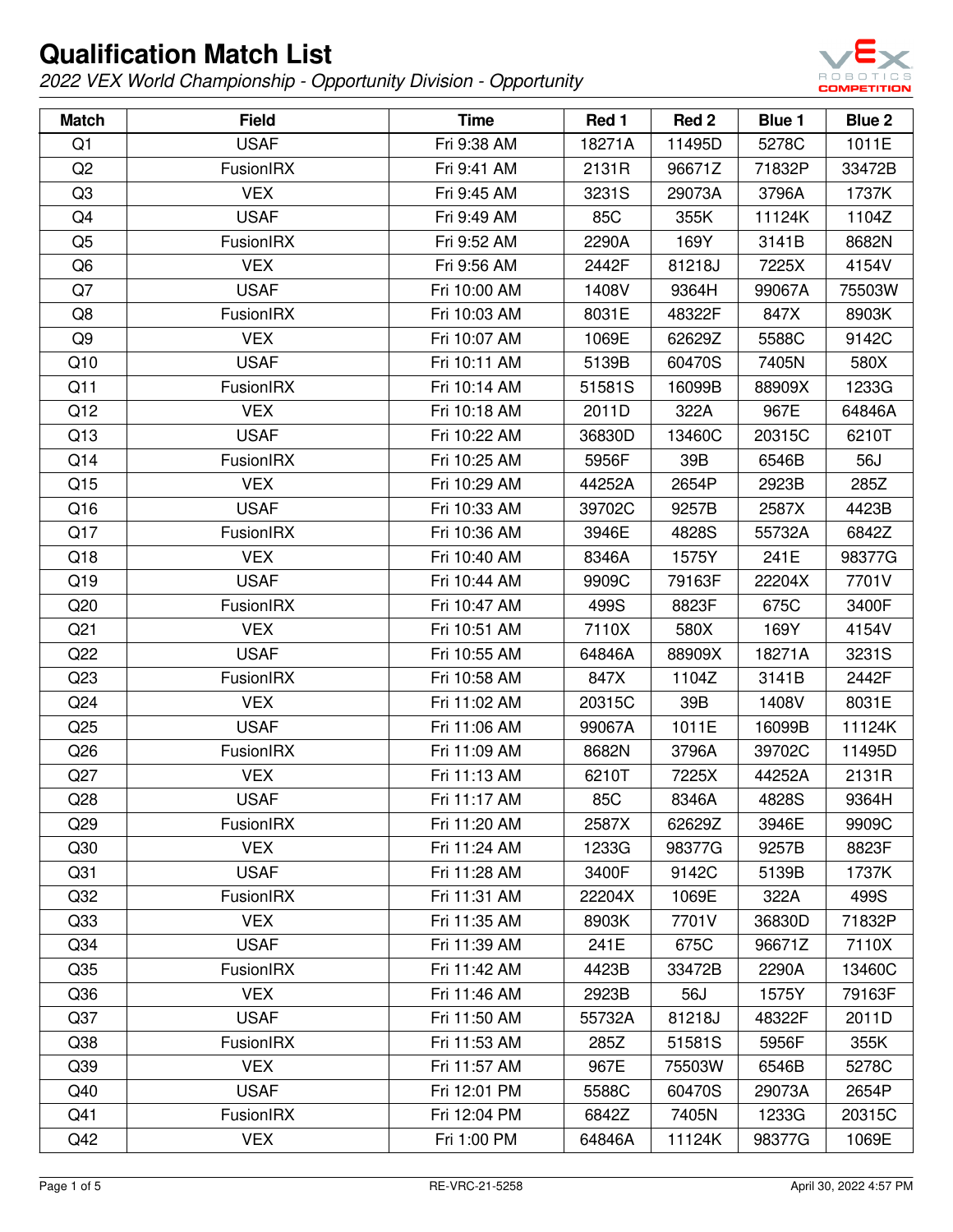

| <b>Match</b> | <b>Field</b>     | <b>Time</b> | Red 1  | Red <sub>2</sub> | Blue 1 | <b>Blue 2</b> |
|--------------|------------------|-------------|--------|------------------|--------|---------------|
| Q43          | <b>USAF</b>      | Fri 1:03 PM | 1104Z  | 9142C            | 1408V  | 16099B        |
| Q44          | FusionIRX        | Fri 1:07 PM | 36830D | 44252A           | 99067A | 3231S         |
| Q45          | <b>VEX</b>       | Fri 1:10 PM | 96671Z | 7701V            | 39702C | 3400F         |
| Q46          | <b>USAF</b>      | Fri 1:14 PM | 580X   | 322A             | 88909X | 8682N         |
| Q47          | <b>FusionIRX</b> | Fri 1:17 PM | 4154V  | 1011E            | 33472B | 9364H         |
| Q48          | <b>VEX</b>       | Fri 1:21 PM | 3796A  | 71832P           | 4828S  | 5139B         |
| Q49          | <b>USAF</b>      | Fri 1:25 PM | 3946E  | 5956F            | 9257B  | 2011D         |
| Q50          | FusionIRX        | Fri 1:28 PM | 5588C  | 6546B            | 79163F | 48322F        |
| Q51          | <b>VEX</b>       | Fri 1:32 PM | 241E   | 2654P            | 499S   | 39B           |
| Q52          | <b>USAF</b>      | Fri 1:35 PM | 285Z   | 8903K            | 85C    | 2587X         |
| Q53          | FusionIRX        | Fri 1:39 PM | 13460C | 55732A           | 2923B  | 2131R         |
| Q54          | <b>VEX</b>       | Fri 1:43 PM | 9909C  | 2442F            | 51581S | 29073A        |
| Q55          | <b>USAF</b>      | Fri 1:46 PM | 6210T  | 8031E            | 62629Z | 1575Y         |
| Q56          | FusionIRX        | Fri 1:50 PM | 355K   | 7405N            | 81218J | 8346A         |
| Q57          | <b>VEX</b>       | Fri 1:53 PM | 5278C  | 22204X           | 7110X  | 8823F         |
| Q58          | <b>USAF</b>      | Fri 1:57 PM | 75503W | 2290A            | 6842Z  | 18271A        |
| Q59          | FusionIRX        | Fri 2:00 PM | 56J    | 169Y             | 675C   | 7225X         |
| Q60          | <b>VEX</b>       | Fri 2:04 PM | 1737K  | 11495D           | 4423B  | 847X          |
| Q61          | <b>USAF</b>      | Fri 2:08 PM | 3141B  | 967E             | 60470S | 7701V         |
| Q62          | <b>FusionIRX</b> | Fri 2:11 PM | 1408V  | 79163F           | 3946E  | 2654P         |
| Q63          | <b>VEX</b>       | Fri 2:15 PM | 2923B  | 2587X            | 322A   | 5588C         |
| Q64          | <b>USAF</b>      | Fri 2:18 PM | 9257B  | 11124K           | 8903K  | 2442F         |
| Q65          | FusionIRX        | Fri 2:22 PM | 33472B | 88909X           | 5956F  | 55732A        |
| Q66          | <b>VEX</b>       | Fri 2:26 PM | 29073A | 9364H            | 9142C  | 36830D        |
| Q67          | <b>USAF</b>      | Fri 2:29 PM | 1233G  | 7110X            | 6210T  | 85C           |
| Q68          | FusionIRX        | Fri 2:33 PM | 75503W | 64846A           | 241E   | 13460C        |
| Q69          | <b>VEX</b>       | Fri 2:36 PM | 3400F  | 7225X            | 9909C  | 8031E         |
| Q70          | <b>USAF</b>      | Fri 2:40 PM | 1737K  | 4154V            | 51581S | 71832P        |
| Q71          | FusionIRX        | Fri 2:43 PM | 8682N  | 8823F            | 967E   | 1575Y         |
| Q72          | <b>VEX</b>       | Fri 2:47 PM | 6842Z  | 2011D            | 3796A  | 169Y          |
| Q73          | <b>USAF</b>      | Fri 2:51 PM | 499S   | 1104Z            | 2290A  | 56J           |
| Q74          | FusionIRX        | Fri 2:54 PM | 48322F | 4423B            | 355K   | 96671Z        |
| Q75          | <b>VEX</b>       | Fri 2:58 PM | 5278C  | 39B              | 7405N  | 1069E         |
| Q76          | <b>USAF</b>      | Fri 3:01 PM | 4828S  | 18271A           | 81218J | 44252A        |
| Q77          | <b>FusionIRX</b> | Fri 3:05 PM | 20315C | 60470S           | 285Z   | 22204X        |
| Q78          | <b>VEX</b>       | Fri 3:09 PM | 5139B  | 6546B            | 8346A  | 675C          |
| Q79          | <b>USAF</b>      | Fri 3:12 PM | 16099B | 98377G           | 39702C | 580X          |
| Q80          | FusionIRX        | Fri 3:16 PM | 99067A | 3141B            | 62629Z | 11495D        |
| Q81          | <b>VEX</b>       | Fri 3:19 PM | 2131R  | 847X             | 1011E  | 3231S         |
| Q82          | <b>USAF</b>      | Fri 3:23 PM | 13460C | 8823F            | 7701V  | 51581S        |
| Q83          | FusionIRX        | Fri 3:26 PM | 322A   | 9257B            | 55732A | 4154V         |
| Q84          | <b>VEX</b>       | Fri 3:30 PM | 8903K  | 9364H            | 1104Z  | 3946E         |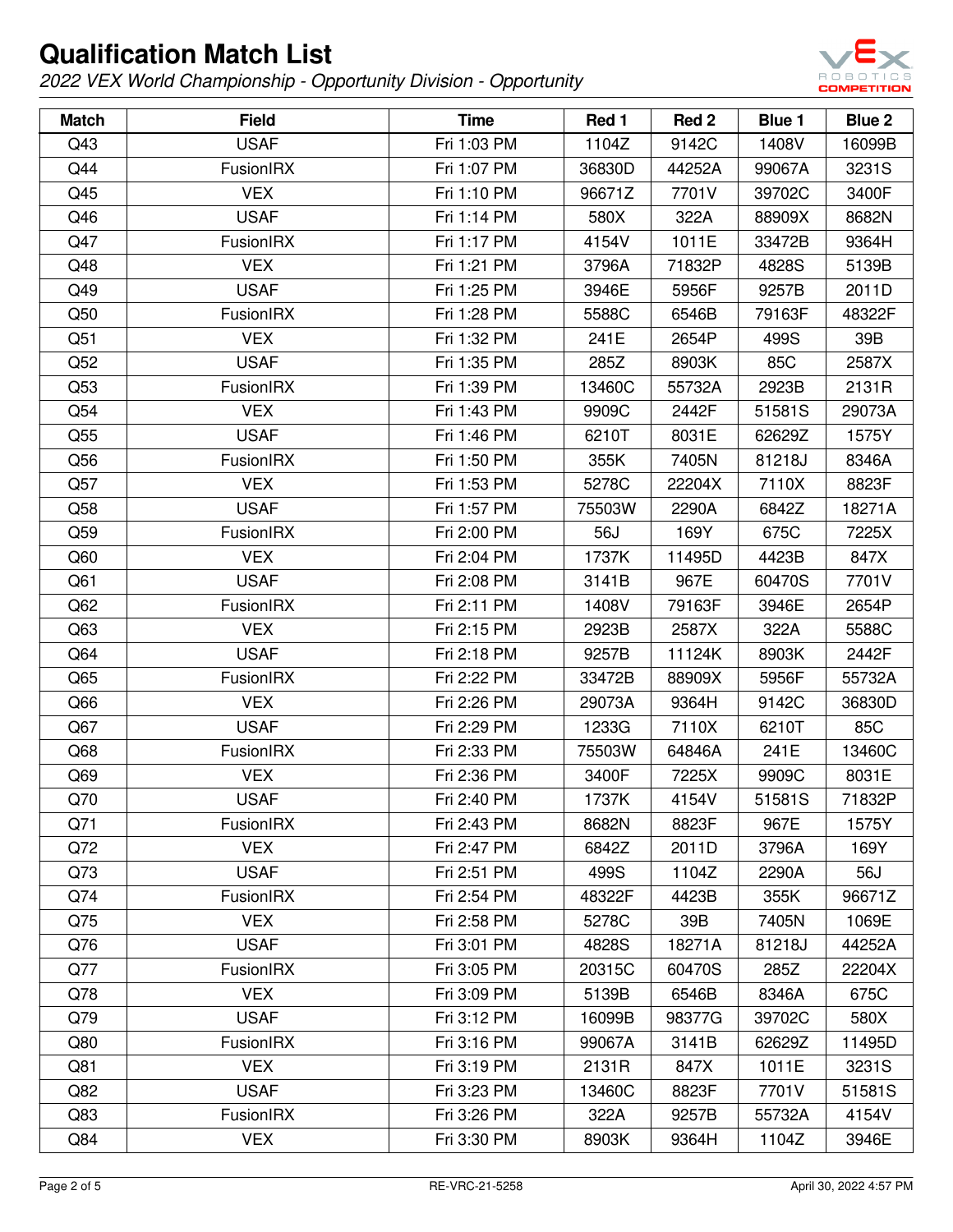

| <b>Match</b> | <b>Field</b>     | <b>Time</b> | Red 1  | Red <sub>2</sub> | Blue 1 | <b>Blue 2</b> |
|--------------|------------------|-------------|--------|------------------|--------|---------------|
| Q85          | <b>USAF</b>      | Fri 3:34 PM | 6842Z  | 11124K           | 3400F  | 5956F         |
| Q86          | <b>FusionIRX</b> | Fri 3:37 PM | 2442F  | 1233G            | 241E   | 5588C         |
| Q87          | <b>VEX</b>       | Fri 3:41 PM | 7405N  | 2587X            | 18271A | 1408V         |
| Q88          | <b>USAF</b>      | Fri 3:44 PM | 7225X  | 4423B            | 22204X | 3796A         |
| Q89          | FusionIRX        | Fri 3:48 PM | 2011D  | 71832P           | 7110X  | 79163F        |
| Q90          | <b>VEX</b>       | Fri 3:52 PM | 98377G | 56J              | 9142C  | 8682N         |
| Q91          | <b>USAF</b>      | Fri 3:55 PM | 62629Z | 2131R            | 88909X | 48322F        |
| Q92          | FusionIRX        | Fri 3:59 PM | 5139B  | 85C              | 36830D | 39B           |
| Q93          | <b>VEX</b>       | Fri 4:02 PM | 1575Y  | 81218J           | 285Z   | 99067A        |
| Q94          | <b>USAF</b>      | Fri 4:06 PM | 3231S  | 5278C            | 16099B | 3141B         |
| Q95          | FusionIRX        | Fri 4:09 PM | 2290A  | 8031E            | 60470S | 11495D        |
| Q96          | <b>VEX</b>       | Fri 4:13 PM | 8346A  | 6210T            | 75503W | 1737K         |
| Q97          | <b>USAF</b>      | Fri 4:17 PM | 580X   | 675C             | 1069E  | 1011E         |
| Q98          | FusionIRX        | Fri 4:20 PM | 2654P  | 33472B           | 169Y   | 64846A        |
| Q99          | <b>VEX</b>       | Fri 4:24 PM | 9909C  | 4828S            | 355K   | 499S          |
| Q100         | <b>USAF</b>      | Fri 4:27 PM | 2923B  | 6546B            | 847X   | 96671Z        |
| Q101         | <b>FusionIRX</b> | Fri 4:31 PM | 39702C | 44252A           | 967E   | 29073A        |
| Q102         | <b>VEX</b>       | Fri 4:35 PM | 20315C | 2131R            | 8823F  | 85C           |
| Q103         | <b>USAF</b>      | Fri 4:38 PM | 1575Y  | 48322F           | 2587X  | 36830D        |
| Q104         | FusionIRX        | Fri 4:42 PM | 8682N  | 5588C            | 6842Z  | 7701V         |
| Q105         | <b>VEX</b>       | Fri 4:45 PM | 3796A  | 13460C           | 7405N  | 1104Z         |
| Q106         | <b>USAF</b>      | Fri 4:49 PM | 8346A  | 9142C            | 2011D  | 8903K         |
| Q107         | FusionIRX        | Fri 4:52 PM | 1233G  | 79163F           | 62629Z | 2290A         |
| Q108         | <b>VEX</b>       | Fri 4:56 PM | 3946E  | 39B              | 81218J | 4423B         |
| Q109         | <b>USAF</b>      | Fri 5:00 PM | 51581S | 7110X            | 11124K | 33472B        |
| Q110         | FusionIRX        | Fri 5:03 PM | 96671Z | 4154V            | 75503W | 1069E         |
| Q111         | <b>VEX</b>       | Fri 5:07 PM | 285Z   | 71832P           | 9257B  | 18271A        |
| Q112         | <b>USAF</b>      | Fri 5:10 PM | 1737K  | 322A             | 8031E  | 2654P         |
| Q113         | FusionIRX        | Fri 5:14 PM | 56J    | 88909X           | 5278C  | 2442F         |
| Q114         | <b>VEX</b>       | Fri 5:18 PM | 39702C | 499S             | 64846A | 9364H         |
| Q115         | <b>USAF</b>      | Fri 5:21 PM | 99067A | 5956F            | 580X   | 7225X         |
| Q116         | FusionIRX        | Fri 5:25 PM | 3231S  | 355K             | 1408V  | 98377G        |
| Q117         | <b>VEX</b>       | Fri 5:28 PM | 20315C | 169Y             | 6546B  | 4828S         |
| Q118         | <b>USAF</b>      | Fri 5:32 PM | 16099B | 22204X           | 847X   | 5139B         |
| Q119         | FusionIRX        | Fri 5:35 PM | 241E   | 1011E            | 3141B  | 44252A        |
| Q120         | <b>VEX</b>       | Fri 5:39 PM | 675C   | 55732A           | 967E   | 6210T         |
| Q121         | <b>USAF</b>      | Fri 5:43 PM | 3400F  | 29073A           | 2923B  | 11495D        |
| Q122         | FusionIRX        | Fri 5:46 PM | 60470S | 9909C            | 13460C | 9142C         |
| Q123         | <b>VEX</b>       | Fri 5:50 PM | 48322F | 2290A            | 4154V  | 5278C         |
| Q124         | <b>USAF</b>      | Fri 5:53 PM | 88909X | 1069E            | 71832P | 39702C        |
| Q125         | FusionIRX        | Fri 5:57 PM | 7701V  | 64846A           | 8346A  | 2442F         |
| Q126         | <b>VEX</b>       | Fri 6:01 PM | 3796A  | 98377G           | 8031E  | 285Z          |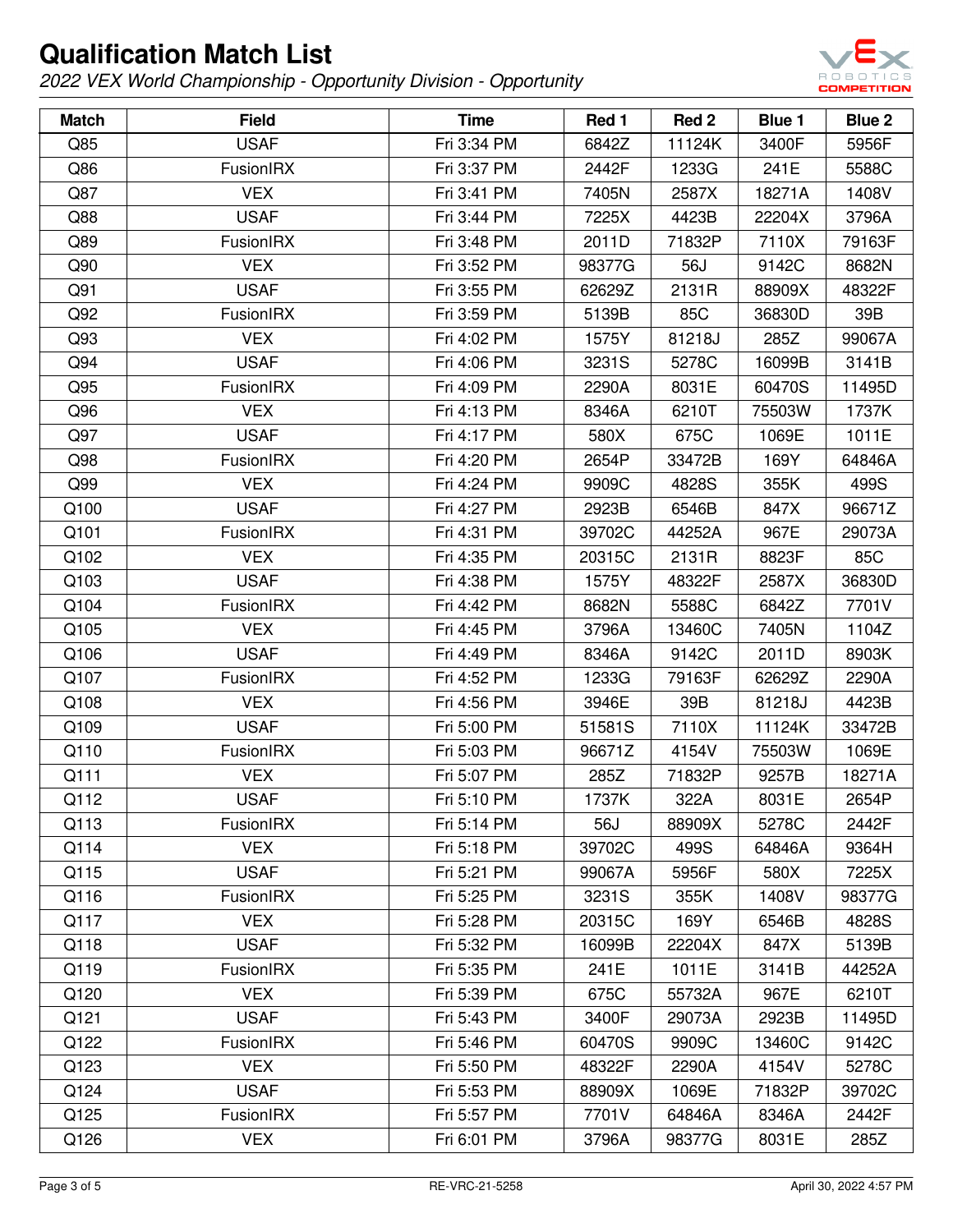

| <b>Match</b> | <b>Field</b>     | <b>Time</b> | Red 1  | Red 2  | Blue 1 | <b>Blue 2</b> |
|--------------|------------------|-------------|--------|--------|--------|---------------|
| Q127         | <b>USAF</b>      | Fri 6:04 PM | 51581S | 1408V  | 96671Z | 169Y          |
| Q128         | <b>FusionIRX</b> | Fri 6:08 PM | 5139B  | 75503W | 20315C | 8682N         |
| Q129         | <b>VEX</b>       | Fri 6:11 PM | 99067A | 241E   | 56J    | 2587X         |
| Q130         | <b>USAF</b>      | Fri 6:15 PM | 6842Z  | 7110X  | 322A   | 2131R         |
| Q131         | <b>FusionIRX</b> | Fri 6:18 PM | 967E   | 9257B  | 7405N  | 2654P         |
| Q132         | <b>VEX</b>       | Fri 6:22 PM | 2011D  | 355K   | 60470S | 62629Z        |
| Q133         | <b>USAF</b>      | Fri 6:26 PM | 3231S  | 4828S  | 2923B  | 1104Z         |
| Q134         | <b>FusionIRX</b> | Fri 6:29 PM | 1575Y  | 8903K  | 9909C  | 1011E         |
| Q135         | <b>VEX</b>       | Fri 6:33 PM | 11495D | 6210T  | 5956F  | 79163F        |
| Q136         | <b>USAF</b>      | Fri 6:36 PM | 11124K | 7225X  | 8823F  | 55732A        |
| Q137         | <b>FusionIRX</b> | Fri 6:40 PM | 5588C  | 3141B  | 3400F  | 4423B         |
| Q138         | <b>VEX</b>       | Fri 6:44 PM | 847X   | 3946E  | 1233G  | 44252A        |
| Q139         | <b>USAF</b>      | Fri 6:47 PM | 1737K  | 18271A | 39B    | 9364H         |
| Q140         | FusionIRX        | Fri 6:51 PM | 29073A | 85C    | 675C   | 81218J        |
| Q141         | <b>VEX</b>       | Fri 6:54 PM | 36830D | 6546B  | 499S   | 16099B        |
| Q142         | <b>USAF</b>      | Fri 6:58 PM | 22204X | 580X   | 33472B | 9257B         |
| Q143         | FusionIRX        | Sat 8:15 AM | 96671Z | 967E   | 13460C | 4828S         |
| Q144         | <b>VEX</b>       | Sat 8:18 AM | 169Y   | 1104Z  | 98377G | 2131R         |
| Q145         | <b>USAF</b>      | Sat 8:22 AM | 71832P | 8682N  | 6210T  | 2442F         |
| Q146         | <b>FusionIRX</b> | Sat 8:26 AM | 39702C | 4154V  | 99067A | 9909C         |
| Q147         | <b>VEX</b>       | Sat 8:29 AM | 11495D | 56J    | 20315C | 64846A        |
| Q148         | <b>USAF</b>      | Sat 8:33 AM | 3946E  | 5139B  | 51581S | 3231S         |
| Q149         | <b>FusionIRX</b> | Sat 8:37 AM | 9142C  | 5278C  | 1575Y  | 3796A         |
| Q150         | <b>VEX</b>       | Sat 8:40 AM | 3141B  | 675C   | 1233G  | 322A          |
| Q151         | <b>USAF</b>      | Sat 8:44 AM | 44252A | 2587X  | 355K   | 79163F        |
| Q152         | <b>FusionIRX</b> | Sat 8:48 AM | 9364H  | 81218J | 22204X | 8031E         |
| Q153         | <b>VEX</b>       | Sat 8:51 AM | 3400F  | 75503W | 580X   | 8903K         |
| Q154         | <b>USAF</b>      | Sat 8:55 AM | 85C    | 5588C  | 2011D  | 88909X        |
| Q155         | <b>FusionIRX</b> | Sat 8:59 AM | 7405N  | 2923B  | 7110X  | 1011E         |
| Q156         | <b>VEX</b>       | Sat 9:02 AM | 285Z   | 7701V  | 39B    | 7225X         |
| Q157         | <b>USAF</b>      | Sat 9:06 AM | 33472B | 1069E  | 60470S | 6546B         |
| Q158         | <b>FusionIRX</b> | Sat 9:10 AM | 2654P  | 62629Z | 18271A | 16099B        |
| Q159         | <b>VEX</b>       | Sat 9:13 AM | 1408V  | 4423B  | 499S   | 55732A        |
| Q160         | <b>USAF</b>      | Sat 9:17 AM | 847X   | 5956F  | 29073A | 2290A         |
| Q161         | <b>FusionIRX</b> | Sat 9:21 AM | 8823F  | 6842Z  | 8346A  | 48322F        |
| Q162         | <b>VEX</b>       | Sat 9:24 AM | 11124K | 36830D | 241E   | 1737K         |
| Q163         | <b>USAF</b>      | Sat 9:28 AM | 8682N  | 3400F  | 99067A | 4828S         |
| Q164         | <b>FusionIRX</b> | Sat 9:32 AM | 2131R  | 675C   | 22204X | 4154V         |
| Q165         | <b>VEX</b>       | Sat 9:35 AM | 8031E  | 7110X  | 9257B  | 3141B         |
| Q166         | <b>USAF</b>      | Sat 9:39 AM | 2011D  | 2587X  | 39B    | 6210T         |
| Q167         | <b>FusionIRX</b> | Sat 9:43 AM | 96671Z | 5278C  | 98377G | 60470S        |
| Q168         | <b>VEX</b>       | Sat 9:46 AM | 1011E  | 88909X | 6546B  | 7225X         |